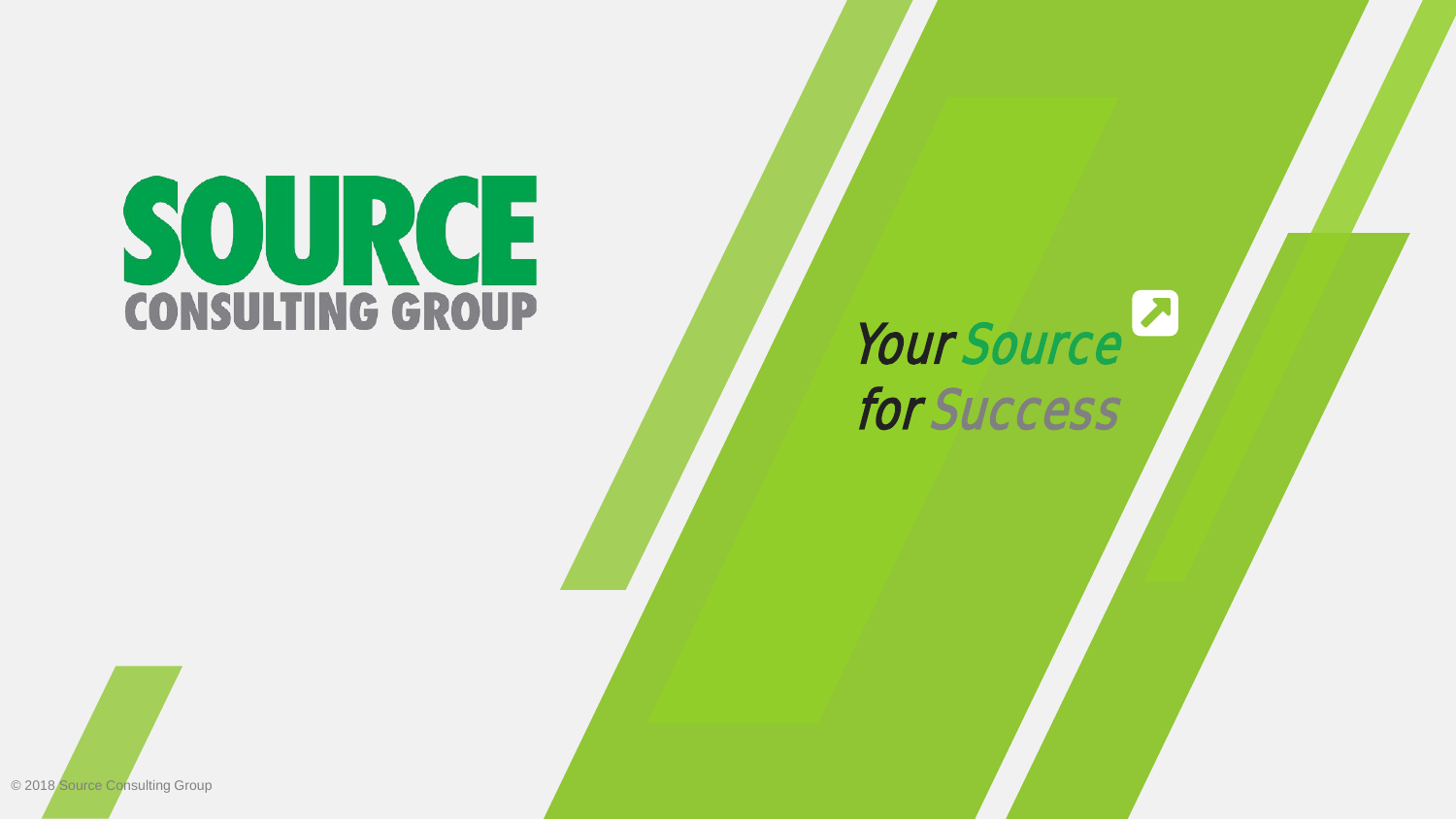## **Strategy and Planning for Your New Financial System Implementation**

Presented By: Dana Clifford & Olivia Martinez

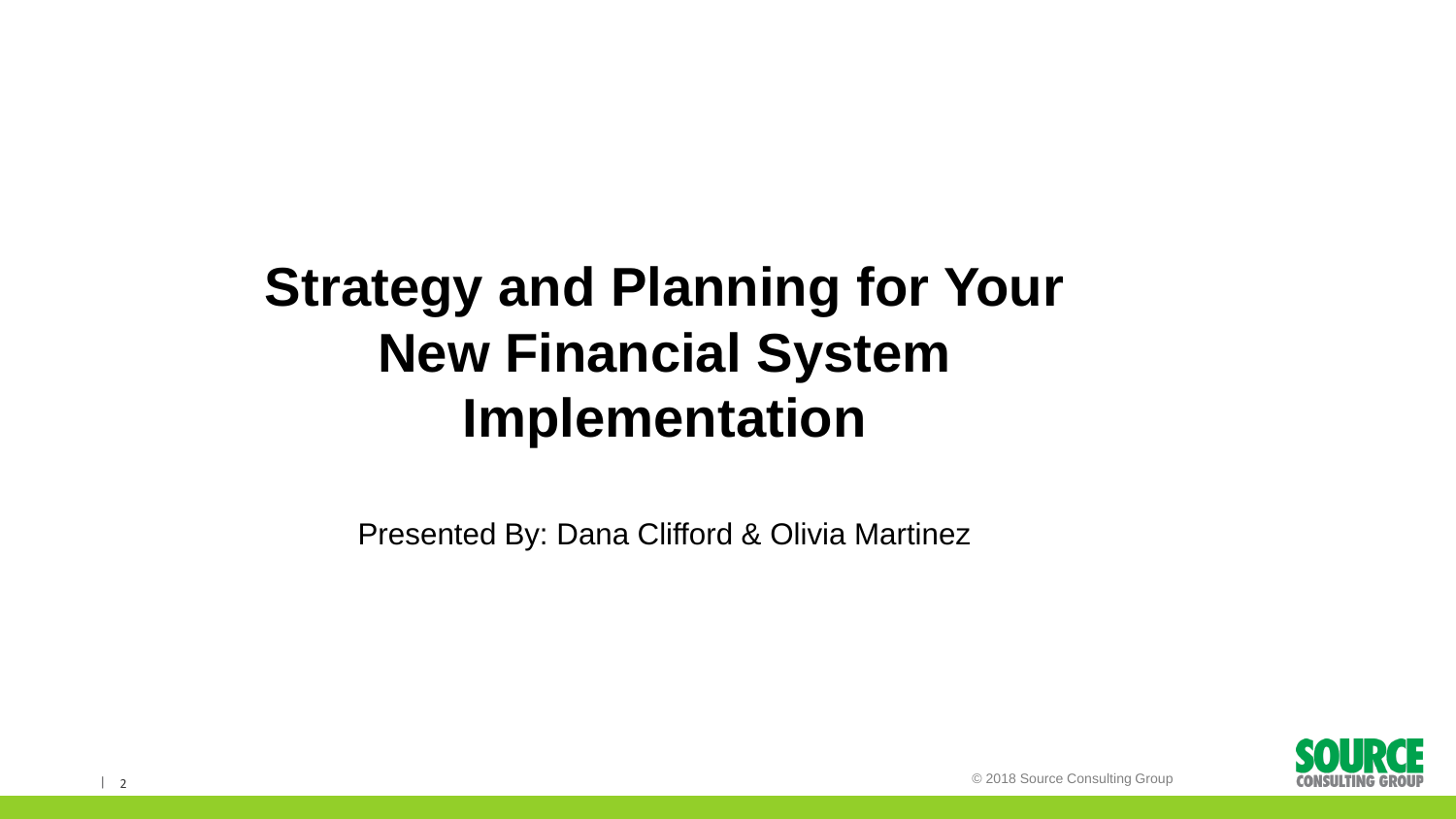## Timeline of an Implementation



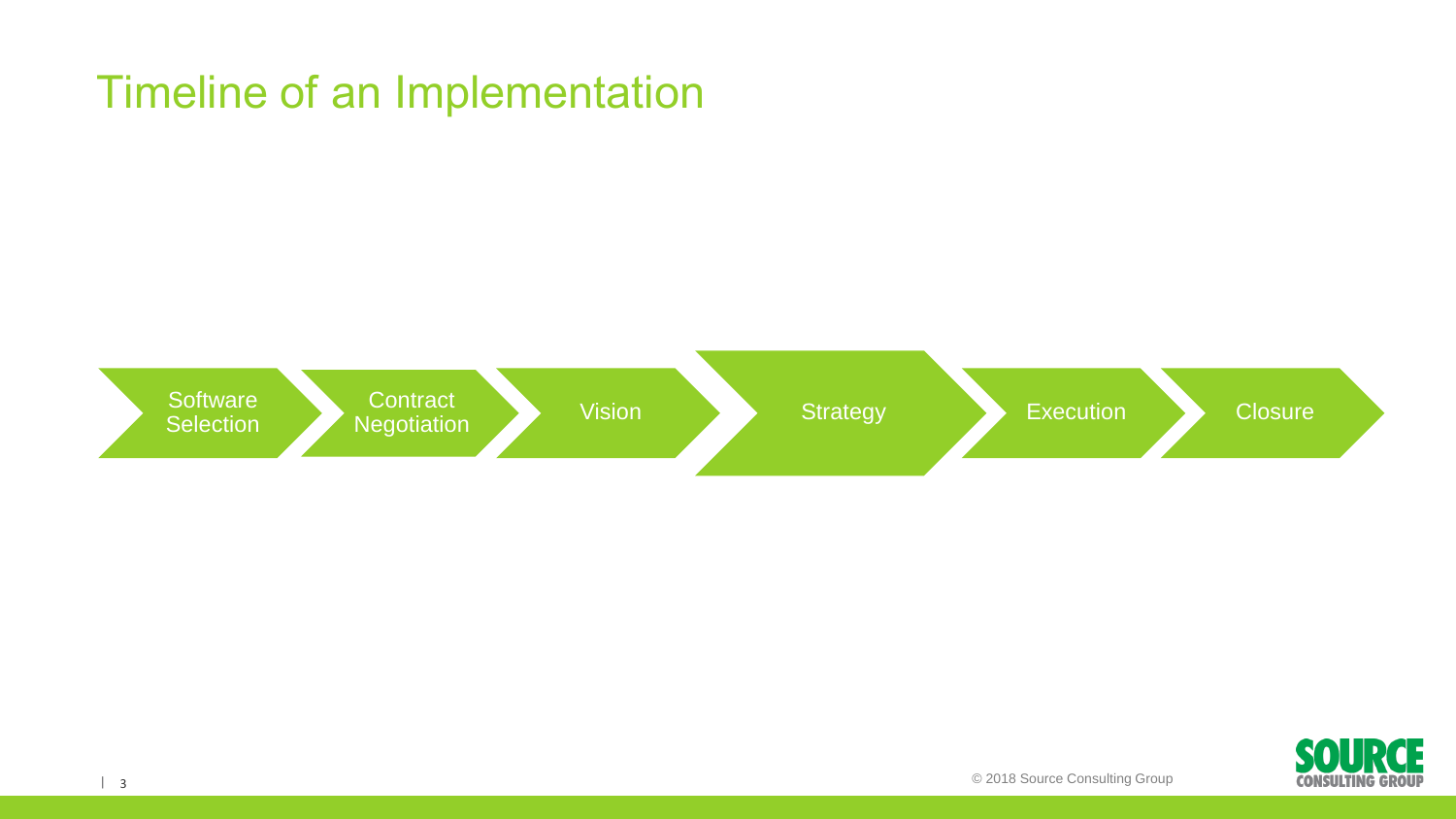Importance of Strategy Sessions

*Critical Objectives:*

**Ensuring project expectations and objectives are in alignment**

**Validating the project timelines, scope, and cost**

**Determining how critical implementation objectives and requirements will be met**

**Facilitating clean and accurate conversion of legacy system data**

**Minimizing surprises, scope creep, and cost overrun**

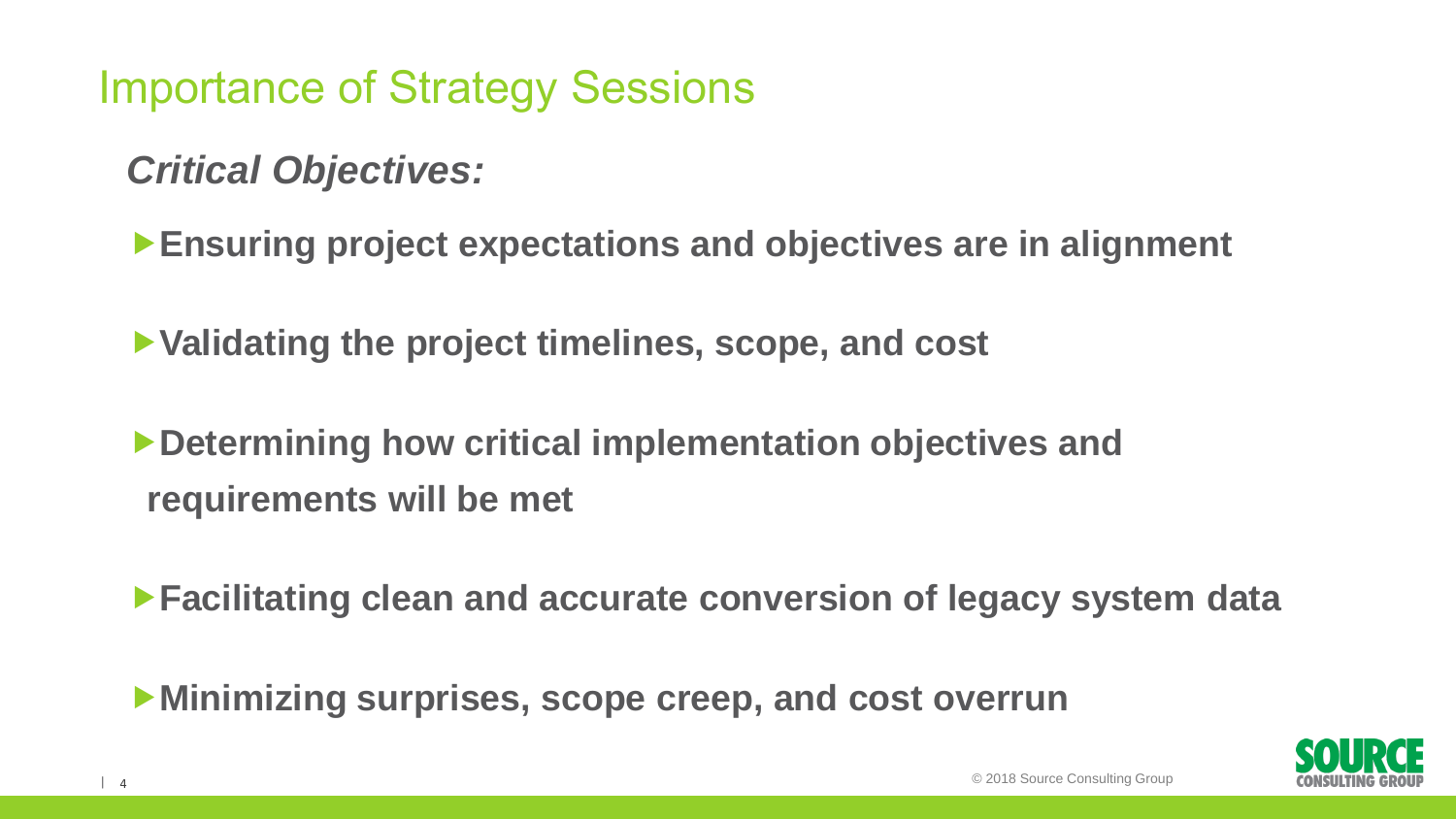Importance of Strategy Sessions

*Strategy Assists In:*

**Prioritizing items/functionality that is critical for Go-Live**

**Ensuring all project resources, including client resources and vendor resources, are in alignment with regards to roles and responsibilities.**

**Ensuring your are not taking a step back in functionality**

**Judging tolerance for new items/functionality and the ability to pursue custom work with internal firm resources or outside resources** 

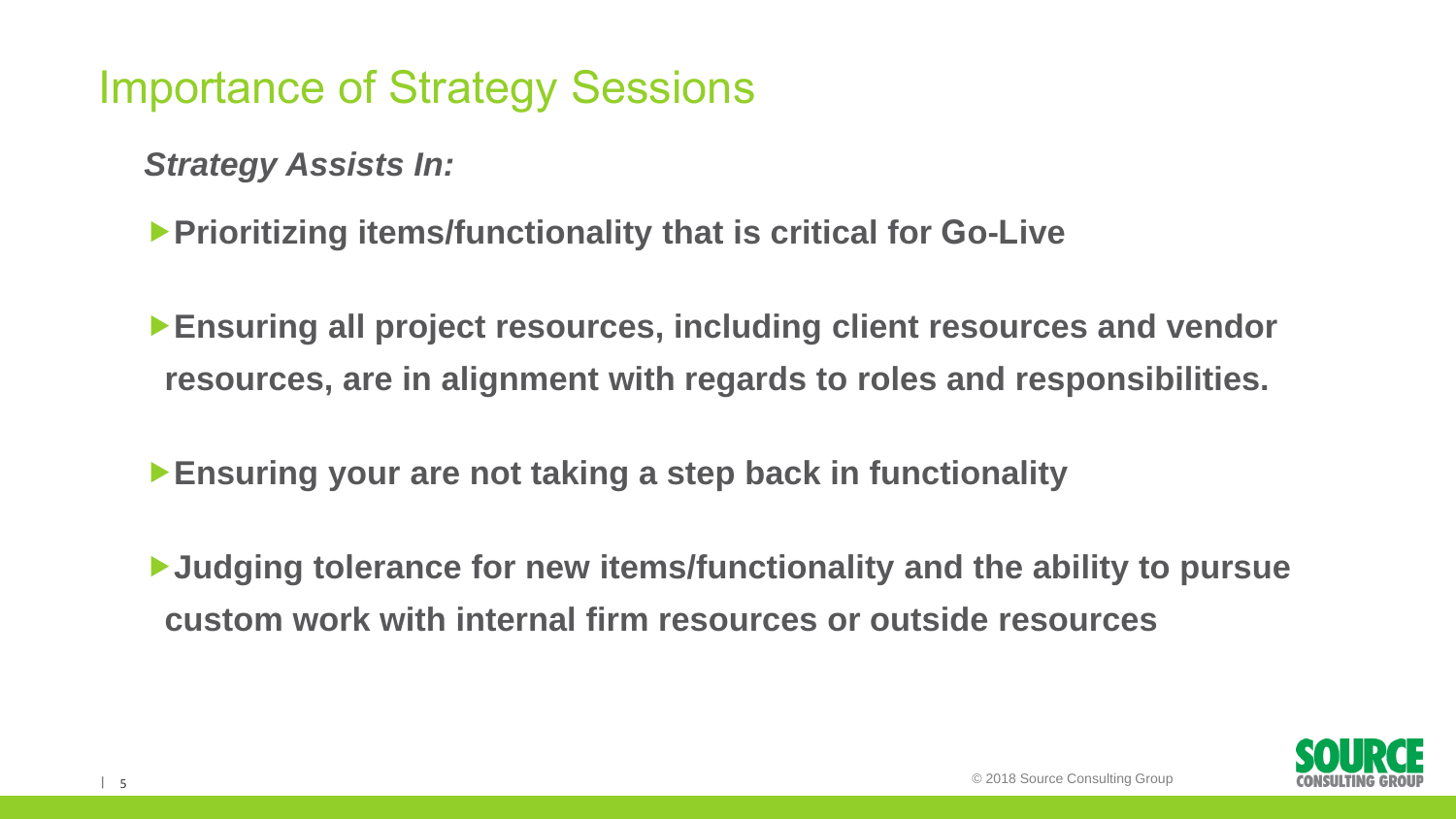#### When are Strategy Sessions Conducted?

## **Software** Purchased

## **Contract** Negotiated and **Signed**

Vision/Orientation **Session Conducted** 

## Data Legacy Review

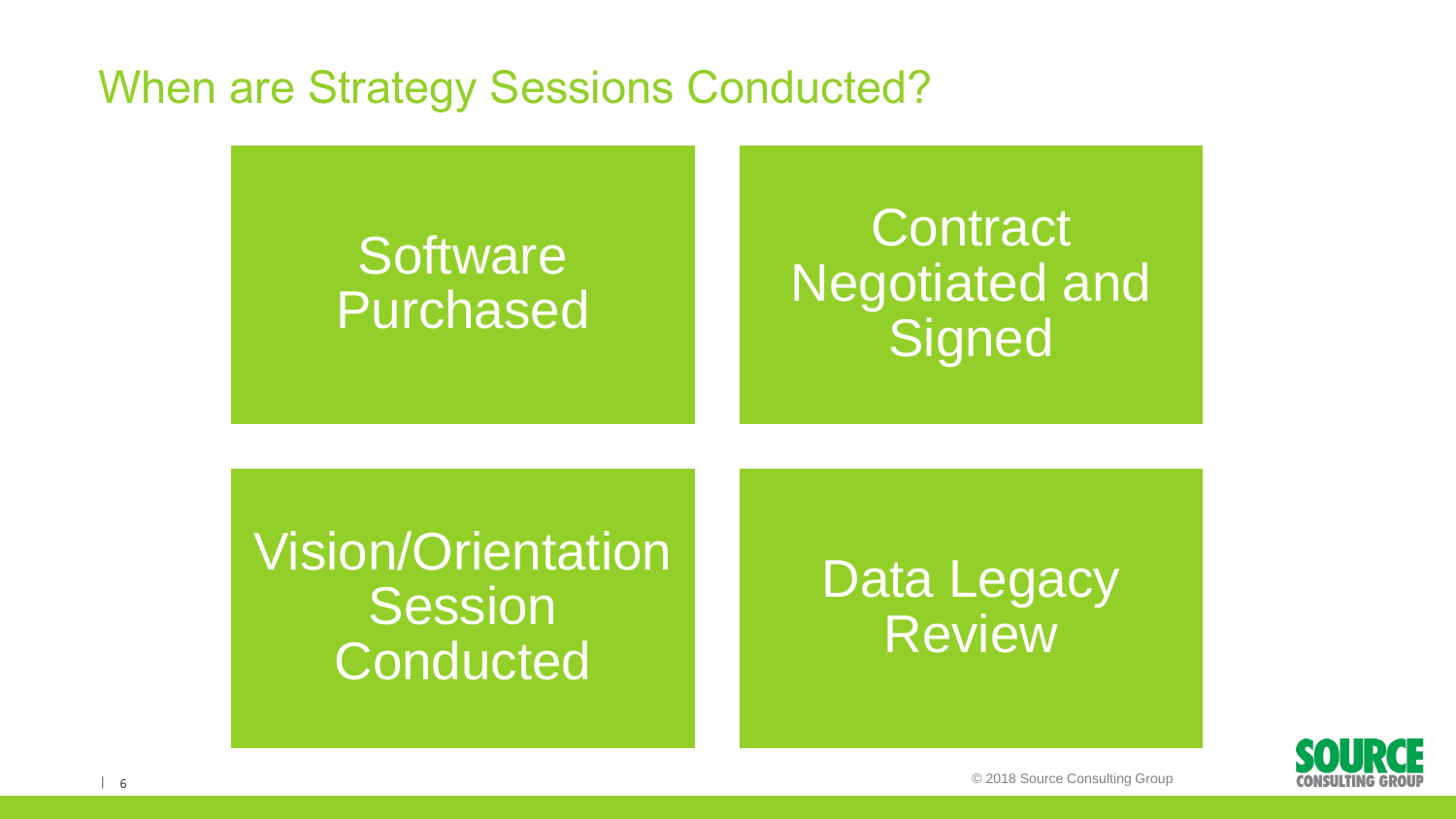#### Preparing for Strategy

Identify gaps in **Functionality** and/or **Processes Identify Data Conversion Requirements Identify** Functional and **Process** Requirements

**Identify Potential Customizations** 

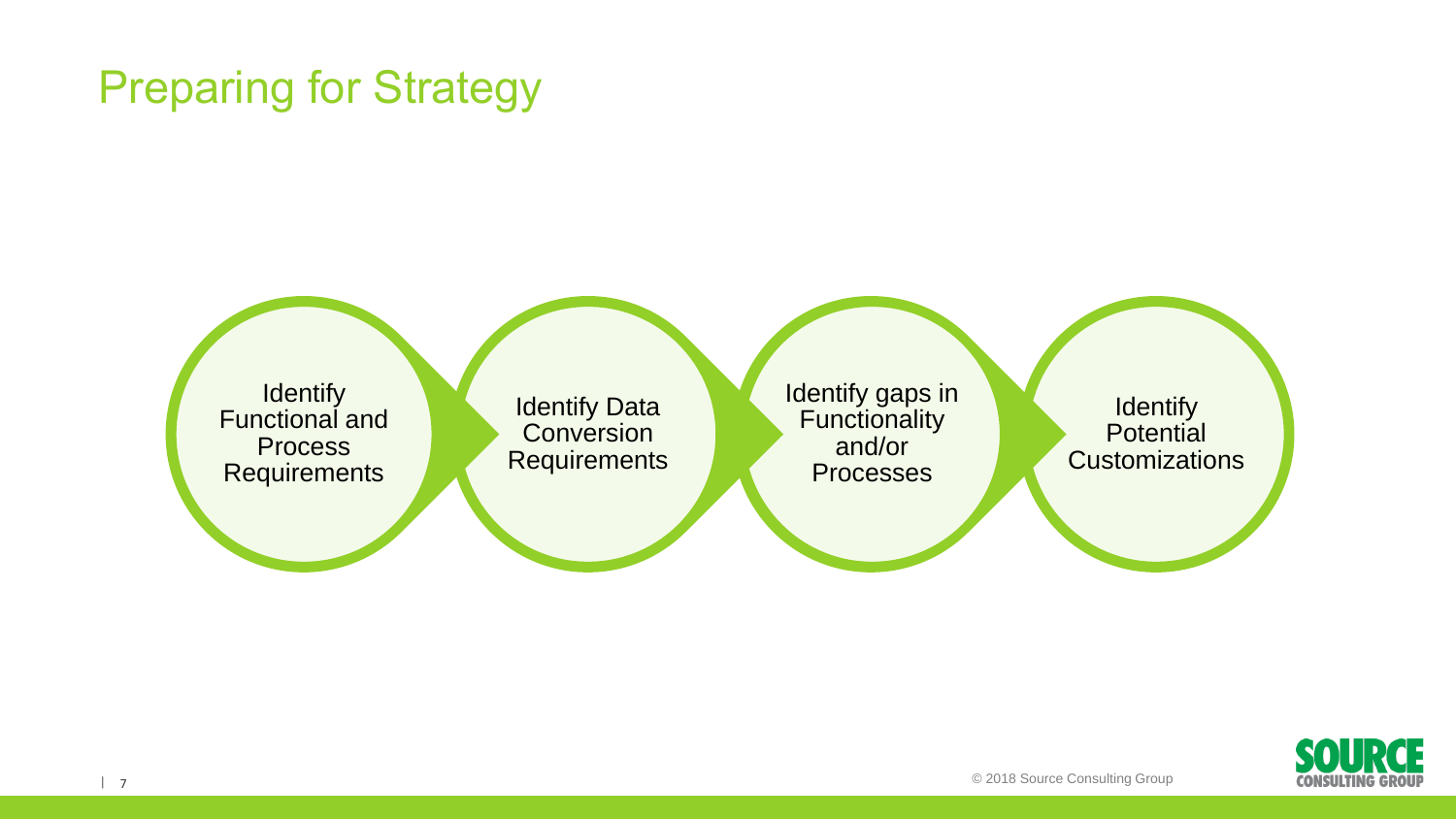Functional and Process Requirements

**Each functional area will be tasked with identifying and documenting their functional and process requirements.**

**How are those functional and process requirements handled today?**

▶ Are there new functional and process requirements that the firm **needs?**

**Differential between requirements and "nice to have" and prioritize requirements.** 

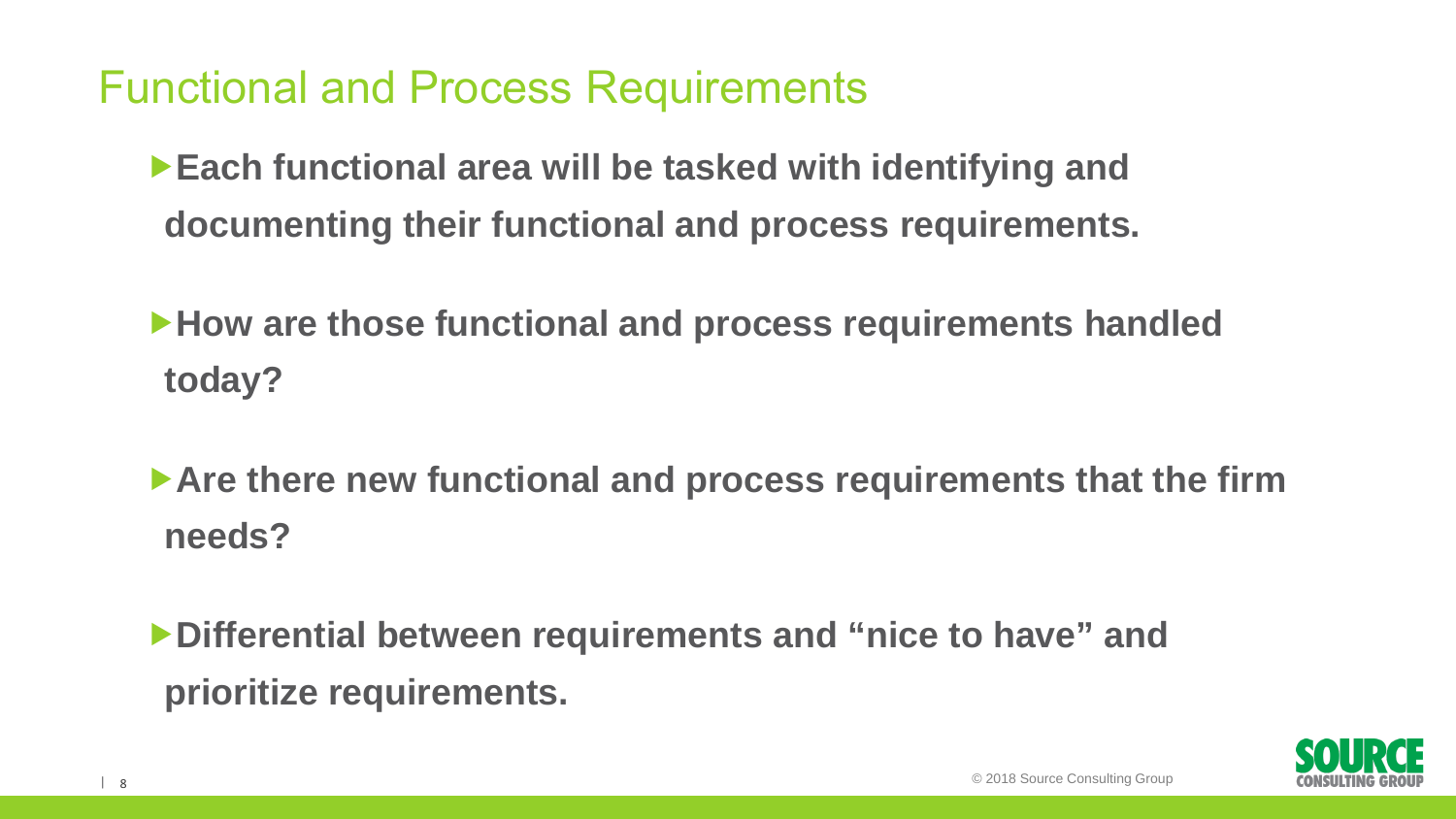### Data Conversion Requirements



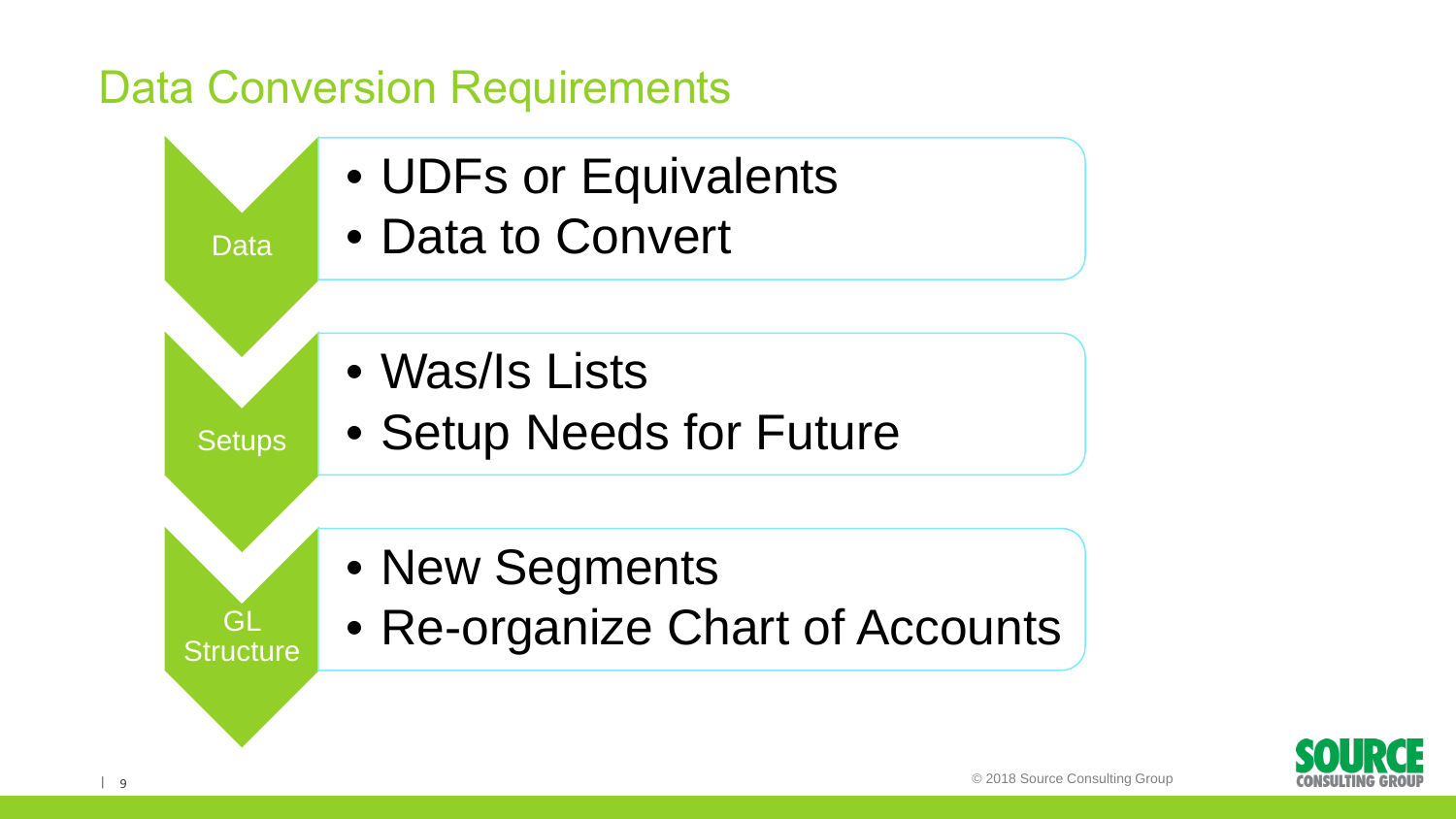### Gaps and Process Reviews

**Reporting**

- **Unused Reports**
- **Gaps in current reporting functionality**
- **Reporting distribution**
- **Processes**
	- **Inefficient processes**
	- **Controls in processes**
- **Visio and Documentation**

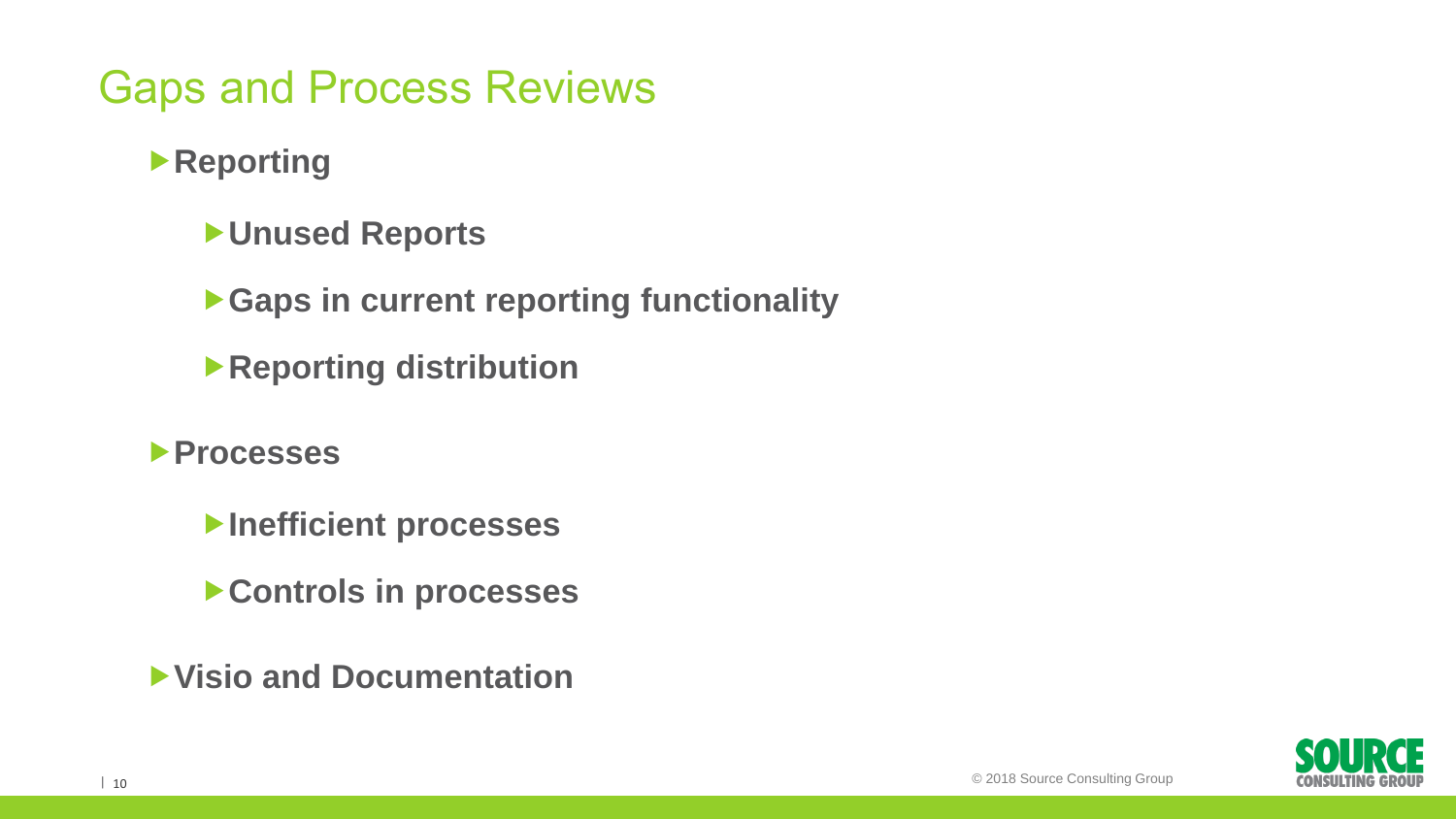



| © 2018 Source Consulting Group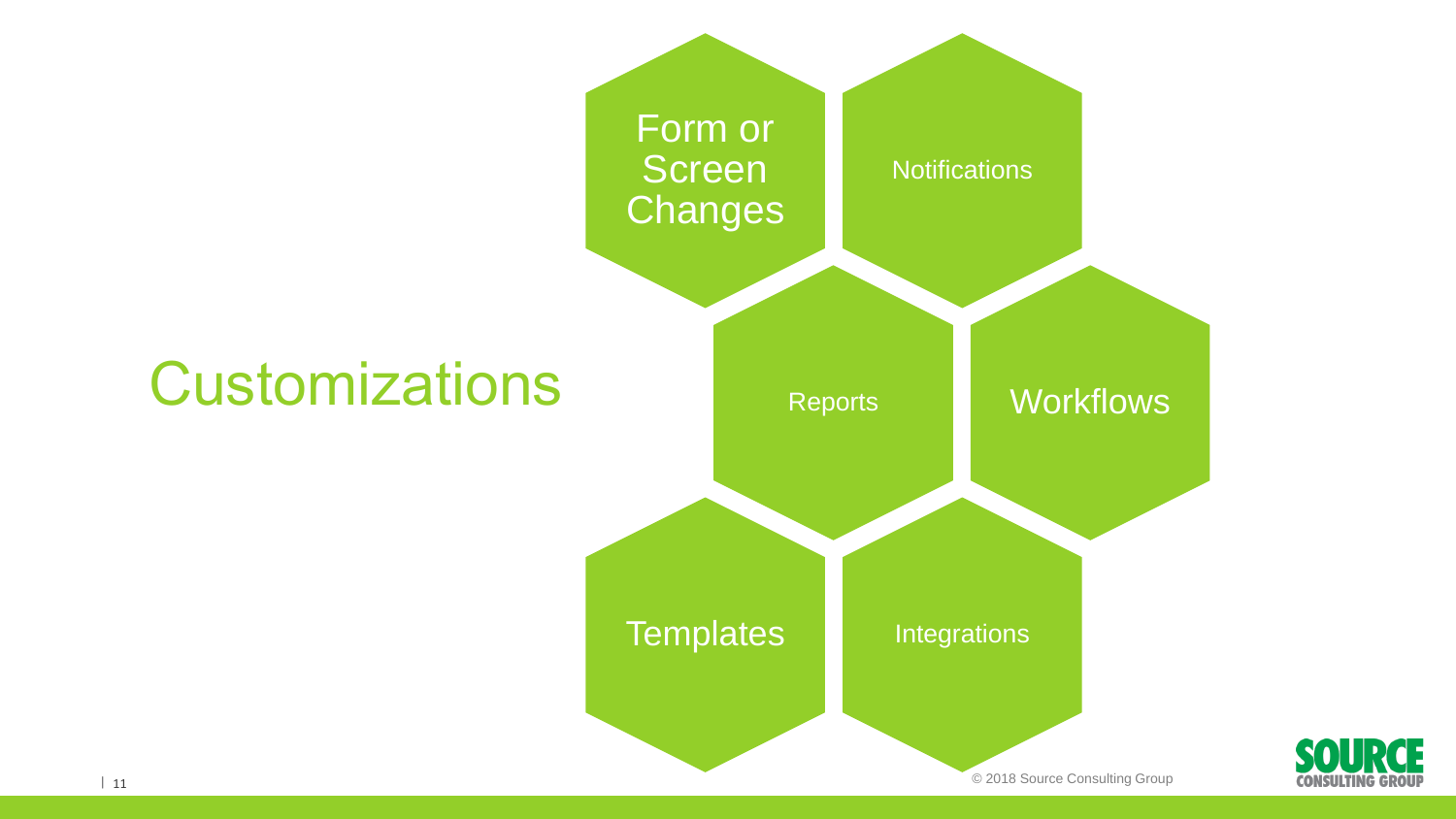Expectations After Strategy

**Well defined and documented "Project Playbook"**

**Firm understands the next steps and expectations are clear with all parties involved**



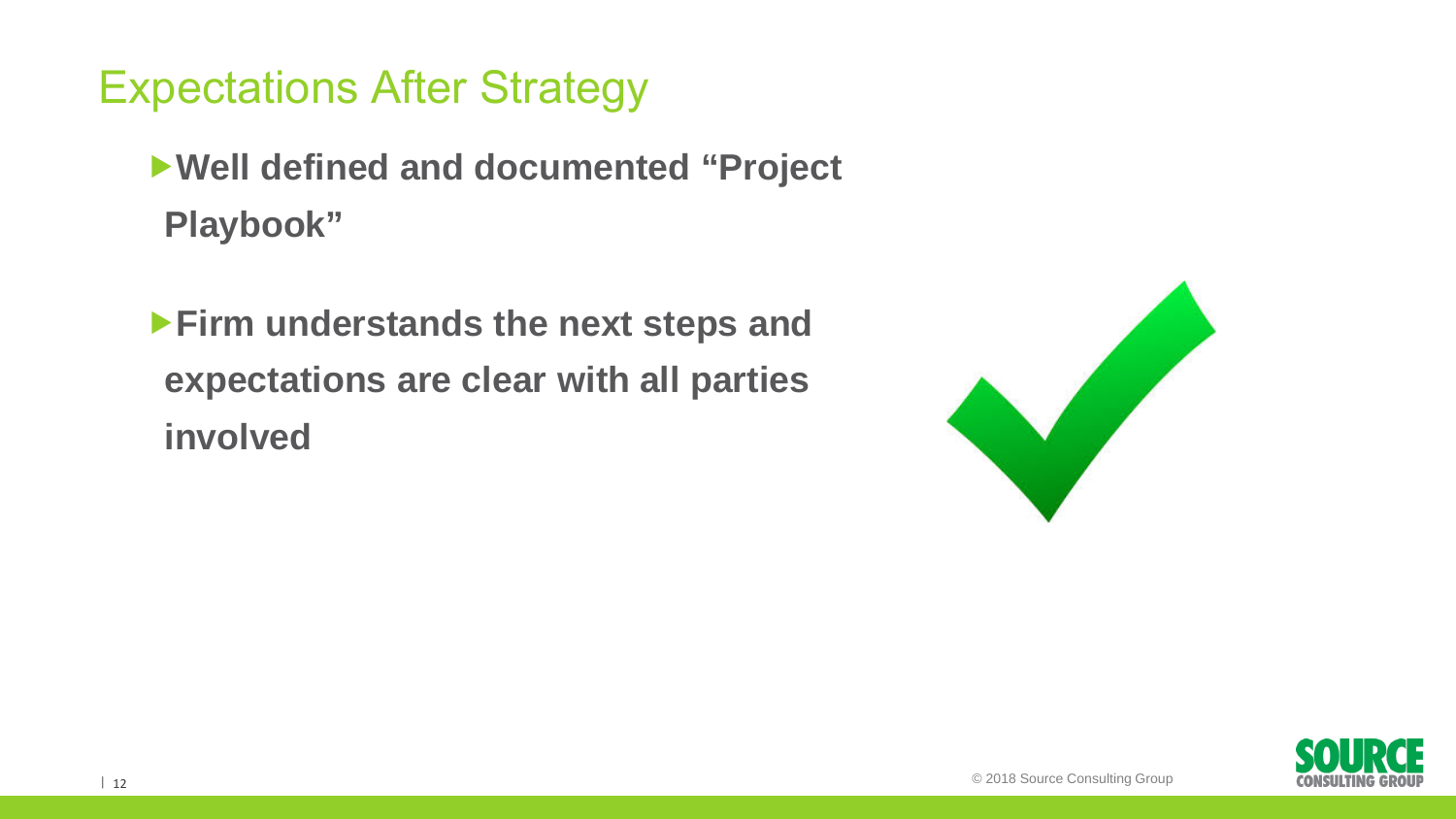

#### CONTACT INFORMATION

Source Consulting Group | 25 East Washington Street | Suite 502 | Chicago, IL | 60602

Phone : +1 312.551.9200

Fax : +1 866.551.9180

Email : info@sourcegroup.com

www.sourcegroup.com



facebook.com/YourSourceForSuccess state twitter.com/SourceGroupLLC